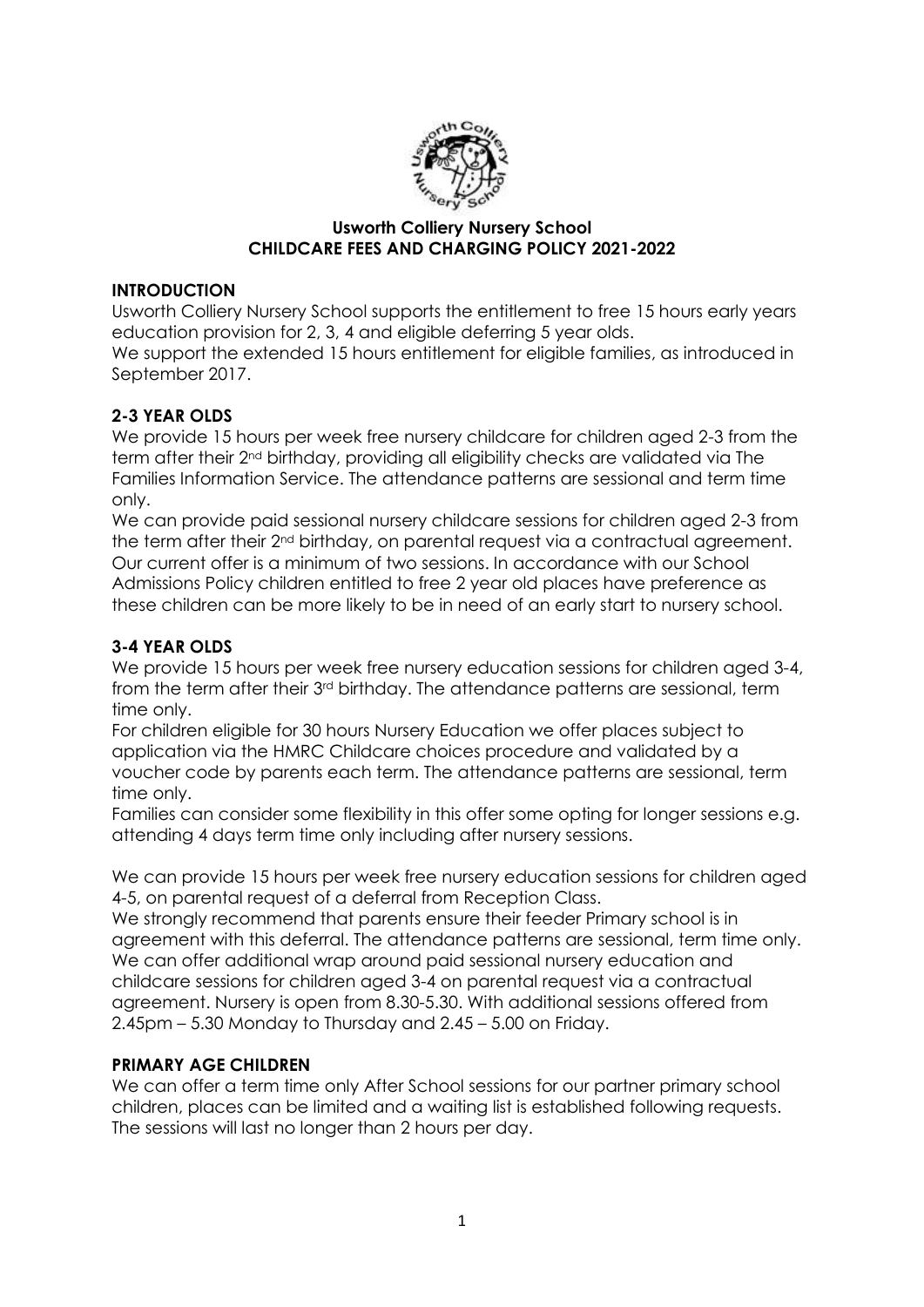#### **EQUALITY IMPLICATIONS**

We aim to ensure that our nursery school and childcare provision will enhance our children's well being, their achievements and promote secure foundations for future learning and life.

We aim to support parents and carers who wish to return to, or extend their work, attend education or training. This will support our families in reducing the impact of poverty.

### **AIMS OF OUR POLICY**

As a state maintained Nursery School, our priority will be to retain the 15 hours free nursery education above all other offers.

In addition:-

- We aim to ensure that our charges are fair and affordable.
- We will review our charges annually.
- We will give notice to parents and carers of increases in charges, the term prior to rises.
- Decisions to increase prices are made to sustain the nursery school provision for the community.
- We consider the charges made by other nursery schools in our area.
- We will support parents to find the sessional offer which best meets their needs.
- We will ensure that our 30 hours offer will have minimum cost to parents.
- Payment for school meals is optional and parents may provide a packed lunch for their child to reduce costs.
- We will make it clear on individual contracts which elements are free entitlement and which are paid for sessions.

# **OPENING HOURS AND SESSIONS**

The Nursery will be open 5 days per week from 8.30-5.30, during term time. School will be closed for three training days during the school year. Families will be notified in advance of these closure dates.

Under normal school circumstances (no Covid restrictions)

Free 15 hour education and 2 year old sessions will run from

 $\bullet$  08.45 – 11.45 and 12.45 – 3.45.

30 hour sessions will run in accordance to two patterns:-

08.45 – 14.45 for five days a week term time only

Additional sessional nursery education and childcare sessions for children aged 2, 3 and 4 on parental request are made via a contractual agreement.

The nursery will be open for a maximum of 39 weeks per year.

Wrap around primary school sessions will be open from 3.30-5.30 Monday to Thursday and 3.00 – 5.00 Friday due to school hours.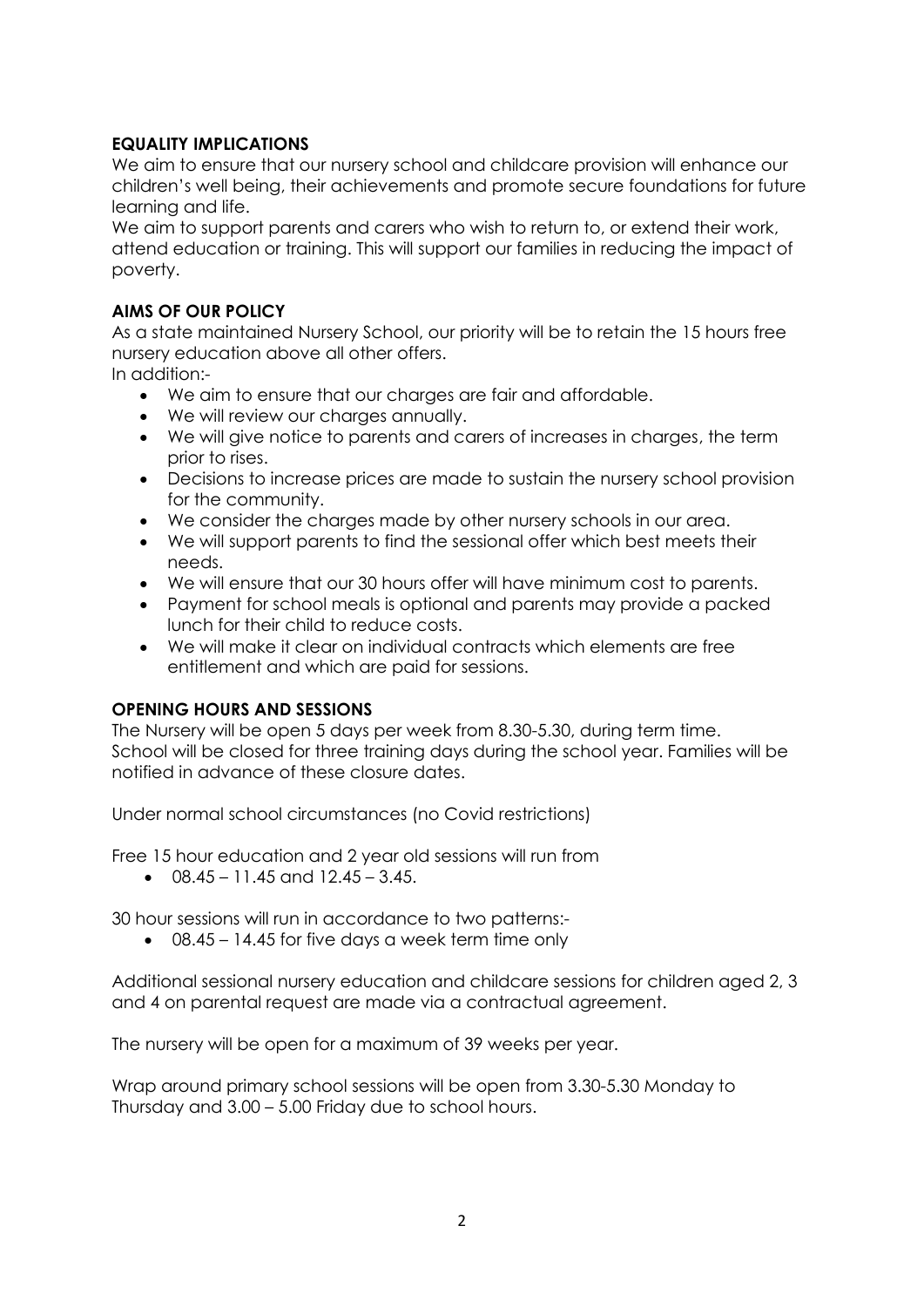All parents and carers are required to complete a nursery attendance contract and a parental preference form to confirm heir child's attendance pattern and their free / paid elements.

We require 4 weeks notice of any cancellation to sessions and we will charge for sessions until this notice period is complete. Reasonable individual adjustments and occasional ad hoc sessions without contract can be made on request providing spaces are available.

Once a child's place is confirmed it is advised that a request form is completed as soon as possible to ensure the correct sessions are in place for children starting nursery.

#### **COST OF SESSIONS**

# **2-3 year old Meadow Class Childcare**

**Sessions are for no more than 3 hours per day**

| <b>HALF DAY</b> | <b>SESSION 1 AM</b> | <b>SESSION 2 PM</b> |  |
|-----------------|---------------------|---------------------|--|
|                 | $08.45 - 11.45$     | $12.45 - 15.45$     |  |
|                 | £13.50              | £13.50              |  |

#### **Meal costs**

Fruit and snack costs payable by parents / carers £5.00 per half term

#### **3-4 year old Woodlands Class Free 30 hours / additional sessions Monday to Thursday**

| <b>AM</b>      | <b>LUNCH</b> | <b>PM</b>      | <b>AFTER</b>  | <b>AFTER</b>  | <b>AFTER</b>  |
|----------------|--------------|----------------|---------------|---------------|---------------|
| <b>SESSION</b> |              | <b>SESSION</b> | <b>SCHOOL</b> | <b>SCHOOL</b> | <b>SCHOOL</b> |
|                |              |                |               |               |               |
| $8.45 -$       | $11.45 -$    | $12.45 -$      | $2.45 -$      | $3.45 -$      | $4.45 -$      |
| 11.45          | 12.45        | 2.45           | 3.45          | 4.45          | 5.15          |
| Free or        | £4.50        | Free or        | £4.50         | £4.50         | £2.25         |
| £13.50         |              | £13.50         |               |               |               |

#### **Meal costs**

Fruit and snack costs payable by parents / carers £5.00 per half term Packed lunch provided from home Tea provided by nursery school.

#### **3-4 year old Woodlands Class Free 30 hours / additional sessions Friday**

| AM             | <b>LUNCH</b> | <b>PM</b>      | <b>AFTER</b>  | <b>AFTER</b>  | <b>AFTER</b>  |
|----------------|--------------|----------------|---------------|---------------|---------------|
| <b>SESSION</b> |              | <b>SESSION</b> | <b>SCHOOL</b> | <b>SCHOOL</b> | <b>SCHOOL</b> |
|                |              |                |               |               |               |
| $8.45 -$       | $11.45 -$    | $12.45 -$      | $2.45 -$      | $3.45 -$      | $4.45 -$      |
| 11.45          | 12.45        | 2.45           | 3.45          | 4.45          | 5.00          |
| Free or        | £4.50        | Free or        | £4.50         | £4.50         | £1.00         |
| £13.50         |              | £13.50         |               |               |               |

#### **Meal costs**

Fruit and snack costs payable by parents / carers £5.00 per half term Packed lunch provided from home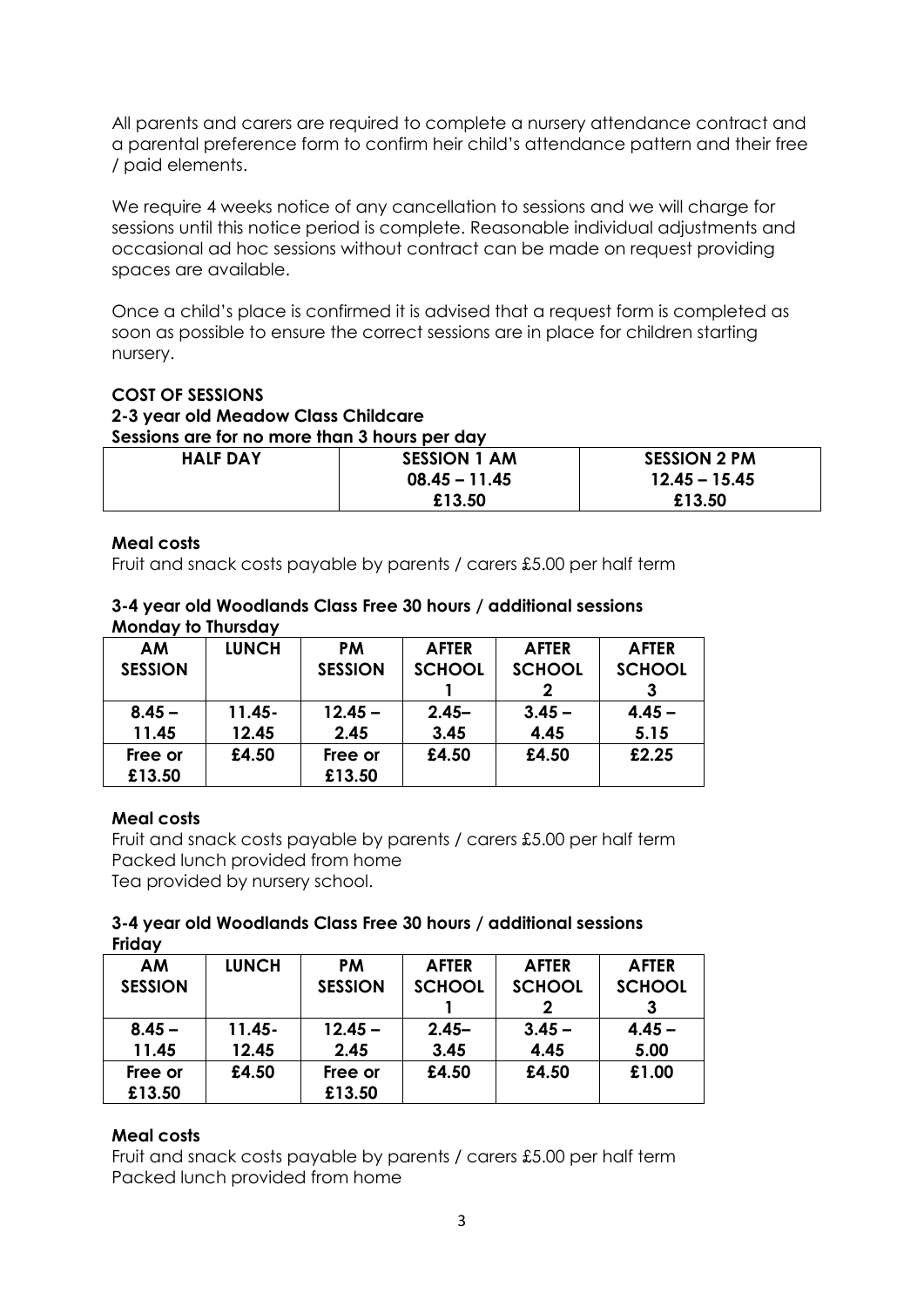Food provided by school healthy tea, fruit snacks and drinks.

#### **5-11 year old wrap around Primary School Care Monday to Thursday**

|                 | <b>AFTER SCHOOL CLUB</b>       |                          |  |
|-----------------|--------------------------------|--------------------------|--|
|                 | <b>TEA SESSION</b>             | <b>LATE SESSION</b>      |  |
|                 | $3.30 - 4.30$                  | 4.30-5.15                |  |
|                 | £4.00                          | £3.00                    |  |
| <b>HALF</b>     | <b>ATTENDING CLUB</b>          | <b>ABSENT FOR 5 DAYS</b> |  |
| <b>SESSIONS</b> | <b>IN PRIMARY SCHOOL</b>       | 50% OF NORMAL FEES       |  |
| <b>OR</b>       | <b>JOINING LATER THAN 3.30</b> | <b>AS A RETAINER</b>     |  |
| <b>ABSENCES</b> | 50% OF NORMAL FEES             |                          |  |
|                 | AS A RETAINER                  |                          |  |

# **Meal costs**

Food provided by school healthy tea, fruit snacks and drinks.

# **5-11 year old wrap around Primary School Care**

# **Monday to Thursday**

|                 | <b>AFTER SCHOOL CLUB</b>       |                          |  |
|-----------------|--------------------------------|--------------------------|--|
|                 | <b>TEA SESSION</b>             | LATE SESSION             |  |
|                 | $3.00 - 4.00$                  | 4.00-5.00                |  |
|                 | £4.00                          | £4.00                    |  |
| <b>HALF</b>     | <b>ATTENDING CLUB</b>          | <b>ABSENT FOR 5 DAYS</b> |  |
| <b>SESSIONS</b> | <b>IN PRIMARY SCHOOL</b>       | 50% OF NORMAL FEES       |  |
| <b>OR</b>       | <b>JOINING LATER THAN 3.30</b> | AS A RETAINER            |  |
| <b>ABSENCES</b> | 50% OF NORMAL FEES             |                          |  |
|                 | <b>AS A RETAINER</b>           |                          |  |

# **Meal costs**

Food provided by school healthy tea, fruit snacks and drinks.

# **PAYMENTS**

Summary bills for childcare will be listed as half termly amounts payable in advance.

Additional sessions

- Payment is required from the first day of childcare sessions commencing.
- Payments can be made via the Sunderland City Council online payment system or by cheque if agreed by school.
- Payments can be made weekly, 4 weekly advance payment or  $\frac{1}{2}$  termly advance payment.
- Failure to pay fees within the half termly payment periods can result in the child losing their nursery place and the balance of the account will be passed over to Sunderland City Council to recover the outstanding fees.
- New childcare contracts for 2021-22will not be issued if there are outstanding fees at the end of the school year 2020-21.

# **VOLUNTARY CONTRIBUTIONS**

All group bases have their own collection boxes we encourage children to make small donations.